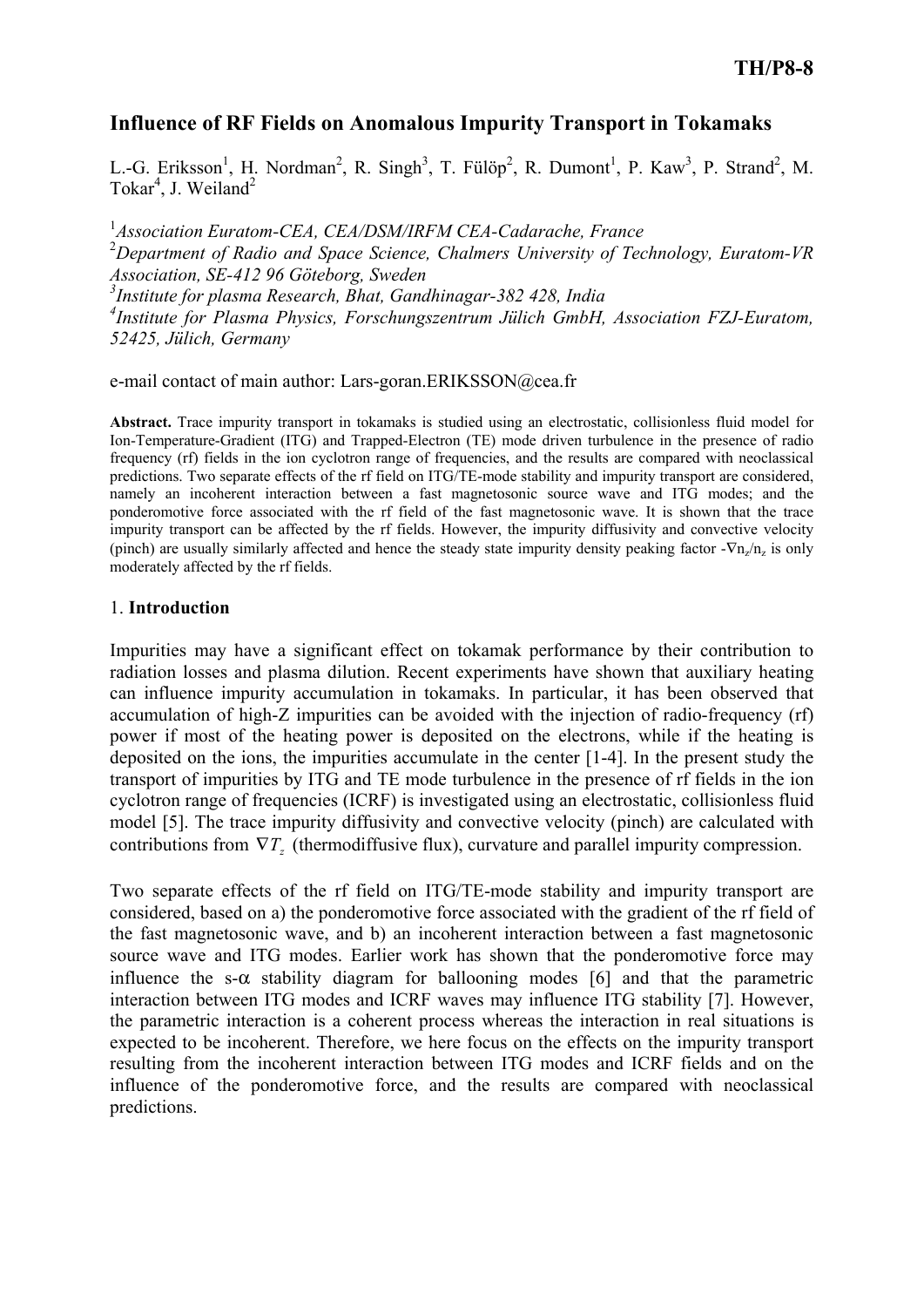## 2. Formulation

To describe the background ITG/TE mode turbulence, a set of fluid equations [5] is used for the particle density n, parallel velocity  $v_{\parallel}$  and temperature T, in the presence of rf fields. The collisionless electrostatic limit is considered, and the free electrons are assumed to be Boltzmann distributed. The ion and electron perturbations are calculated and then coupled through the quasineutrality condition  $\delta n_i/n_i = f_t \delta n_{et}/n_{et} + (1 - f_t) \delta n_{ef}/n_{ef}$ , where  $f_t$  is the fraction of trapped electrons. A semilocal analysis [8-9] is used where the eigenvalue equation is reduced to a set of coupled algebraic equations by assuming a strongly ballooning eigenfunction ( $\phi = 1/\sqrt{3\pi}(1 + \cos\theta), |\theta| < \pi$ ).

First, the modelling of the rf ponderomotive force is described. The radial rf ponderomotive force enters the equations through an additional poloidal ion drift  $\vec{v}_{i-RF}$  (see [10] for details). The effect can be expressed through the normalized drift frequency  $\overline{\Omega}_{z-RF} = (R/2Zc_z^2)\partial \langle \widetilde{v}_{z-RF} \rangle^2 / \partial r$  where  $\widetilde{v}_{z-RF}$  is the radial impurity velocity perturbation at the ICRF wave scale,  $\langle \cdot \rangle$  is the average over the fast ion cyclotron time scale, and  $c_z = \sqrt{T_z/m_z}$ . In the treatment of the ion drift due to the ponderomotive force, the compression effect fulfills  $\nabla \cdot (\vec{v}_{i-RF})$ r )  $<< \vec{v}_{i-RF}$ .<br>→ Ils  $\nabla \cdot (\vec{v}_{i-RF}) \ll \vec{v}_{i-RF} \cdot \nabla$  and has been omitted. The main effect of the ponderomotive force  $(k \cdot \vec{v}_{i-RF})$  $\rightarrow$ ) is then to shift the real frequency of the ITG mode. This frequency shift can significantly modify the phase relation between the impurity density and potential perturbations and hence affect the impurity flux.

Next, we examine an incoherent interaction of rf waves in Ion cyclotron/Ion Bernstein wave (IBW) range of frequencies  $(\omega \approx \Omega_i)$  with the toroidal  $\eta_i$ -mode, an interaction which indirectly can affect the impurity transport. Earlier work [7] has studied the coherent parametric interaction between rf waves and the toroidal $\eta_i$ - mode but in real situations the interaction is expected to be incoherent due to the presence of broadband rf noise. We assume that there is a sufficient spectral gap between the  $\eta_i$ -mode ( $\omega, k$ ) and rf ( $\omega_0, k_0$ ) turbulences. The slow  $\eta_i$ -mode is affected by the quadratic nonlinearity due to the interaction of rf waves via Reynolds stress. The response of the rf wave due to  $\eta_i$ -mode turbulence can be obtained from the wave kinetic equation (WKE) [11]. The effective Doppler shift and modulated frequency of the rf wave from a slowly varying perturbation in WKE are given by 2  $a^{2}$  1<sup>-1</sup>  $\boldsymbol{0}$ 2  $a^2$  $\delta \omega_k \approx k_{0\perp} \delta V_E - 0.25 k_{0\perp}^2 c_i^2 (\delta T_i/T_i)(1-0.5k_{0\perp}^2 c_i^2)^{-1}$ . Here the linear dispersion relation for the IBW above the lower hybrid cut off is  $\omega^2 \approx 4\Omega_i^2 - 3k_{0\perp}^2 c_i^2$ .

The rf effects enter in the ion continuity equation through Reynolds stress (or polarization nonlinearity). Using the response of the rf wave to the ITG mode from the WKE in the ion continuity equation, we get

$$
(\omega + \tau_i \varepsilon_n \omega_*) \tilde{n}_k + (\tau_i \varepsilon_n \omega_* - i \sigma_\tau) \tilde{T}_k - (\omega_* - \varepsilon_n \omega_* + i \sigma_\phi) \tilde{\phi}_k + k_\perp^2 \rho_s^2 (\omega + \tau_i (1 + \eta_i) \omega_*) \tilde{\phi}_k = 0 \tag{1}
$$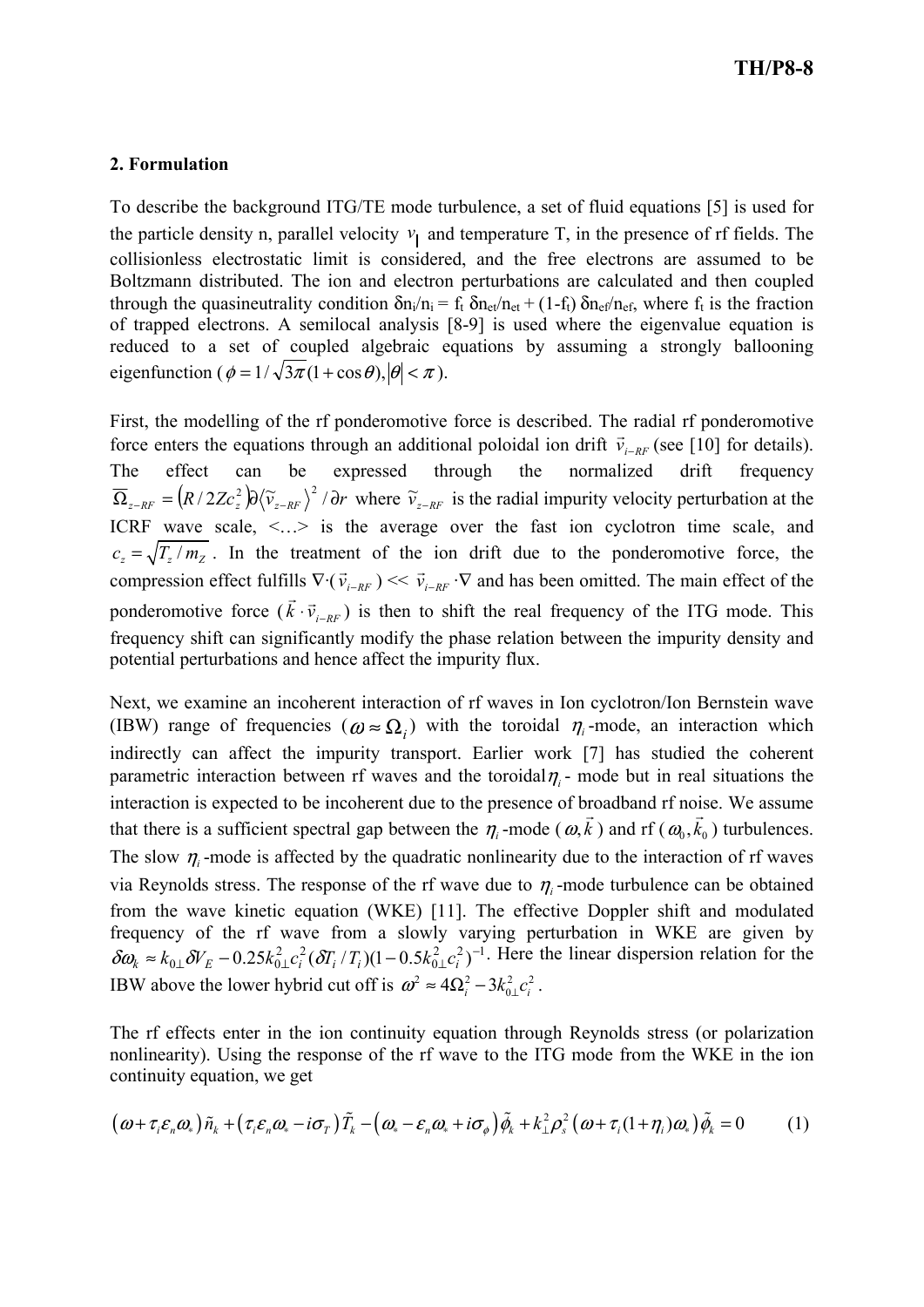Here 
$$
\sigma_T = \frac{2c_s}{L_n} k_x \rho_s k_y \rho_s \frac{k_{0\perp}^2 \rho_s^2}{4} \frac{\Omega_i^2}{\Omega_i^2 - \omega_{k0}^2} \left| \frac{e\phi_{k0}}{T_e} \right|_{RF}^2; \ \ \sigma_\phi = \frac{4\omega_{k0}\Omega_i}{\Omega_i^2 - \omega_{k0}^2} \sigma_T \tag{2}
$$

Here  $\tilde{\phi}_k = e \phi_k / T_e$ ,  $\tilde{n}_k = \delta n_k / n$  and  $\tilde{T}_k = \delta T_k / T$  are the normalised potential, ion density and ion temperature perturbations, ω and k are the eigenvalue and wavevector of the unstable ITG/TE modes,  $\tau_i = T_i/T_e$ ,  $\varepsilon_n = 2L_n/R$ ,  $\rho_s = c_s / \Omega_{ci}$  and  $c_s = \sqrt{T_e / m_i}$ . The rf effects enter through the parameters  $\sigma_{\text{T}}$  and  $\sigma_{\phi}$  where  $\phi_{k0}$  is the potential associated with the IBW.

The trace impurity species is described by the same set of fluid equations [9] as the main ions (but neglecting effects of finite impurity Larmor radius), including effects of the parallel impurity compression. For  $T_i/T_e \approx T_z/T_e \approx 1$ , the ratio of the radial ponderomotive force experienced by the ion and impurity species is  $\overline{\Omega}_{i-RF}$  /  $\overline{\Omega}_{z-RF} \approx Z$  since the rf velocity field oscillations in the ion and impurity fluid are typically  $\tilde{v}_{i-RF} \approx c_s$  and  $\tilde{v}_{z-RF} \approx c_{sz}$  respectively. Thus, we can neglect the radial ponderomotive effects in the impurity dynamics for  $Z \gg 1$ . From the impurity density response  $\widetilde{n}_z$ , the quasilinear impurity particle flux can be calculated as

$$
\Gamma_{nz} = -n_z \rho_s c_s \left\langle \tilde{n}_z \frac{\partial \tilde{\phi}}{r \partial \theta} \right\rangle = -D_z \nabla n_z + n_z V_z \tag{3}
$$

where  $D_z$  and  $V_z$  are the impurity diffusivity and convective velocity respectively, where the first term is the diffusive flux and the second term represents the impurity convective velocity with contributions from  $\nabla T_z$  (thermodiffusive flux), curvature and parallel impurity compression.

#### 3. Results

#### a) Effects of the rf ponderomotive force

The quasilinear impurity particle flux is calculated for a fixed length scale of the turbulence with  $k_{\perp}^2 \rho_{\perp}^2 = 0.1$ , and with a modified mixing length potential fluctuation level [5]. In Fig. 1 the impurity diffusion coefficient  $D_z$ , convective velocity RV<sub>z</sub> (in units of  $2\rho_s^2 c_s/R$ ) and impurity density peaking factor  $-RV_z/D_z$  of a trace impurity species as a function of the rf ponderomotive force term  $\overline{\Omega}_{i-RF}$  are shown. The parameters are R/L<sub>Ti</sub>=R/L<sub>Tz</sub>= R/L<sub>Te</sub>=7 (where  $R/L_i = Rdi/dr(i)$ ,  $Z=6$ ,  $f_i=0.5$ ,  $q=1.4$  is the safety factor,  $s=0.8$  is the magnetic shear,  $T_e/T_{1,z}=1$  and  $R/L_{ne}=3$ . For these parameters, the ITG mode is the dominant instability. For  $\overline{\Omega}_{i-RF}$  <0 (corresponding to a situation with  $d|E_{\perp}|^2/dr$  < 0) and  $\overline{\Omega}_{i-RF}$  >2, a significant reduction of the inward impurity velocity  $|V_z|$  is obtained. Transiently, this could lead to a reversal of the impurity flux, from inward to outward. However, since the ponderomotive force affects  $D<sub>z</sub>$ and  $V_z$  in a similar way, the steady state impurity density peaking factor  $-V_z/D_z$  does not seem to be as strongly affected by the rf field as indicated by recent tokamak experiments [1].

Adding neoclassical transport will not affect the peaking factor significantly, since the effect of neoclassical processes on diffusion is negligible and the neoclassical convective velocity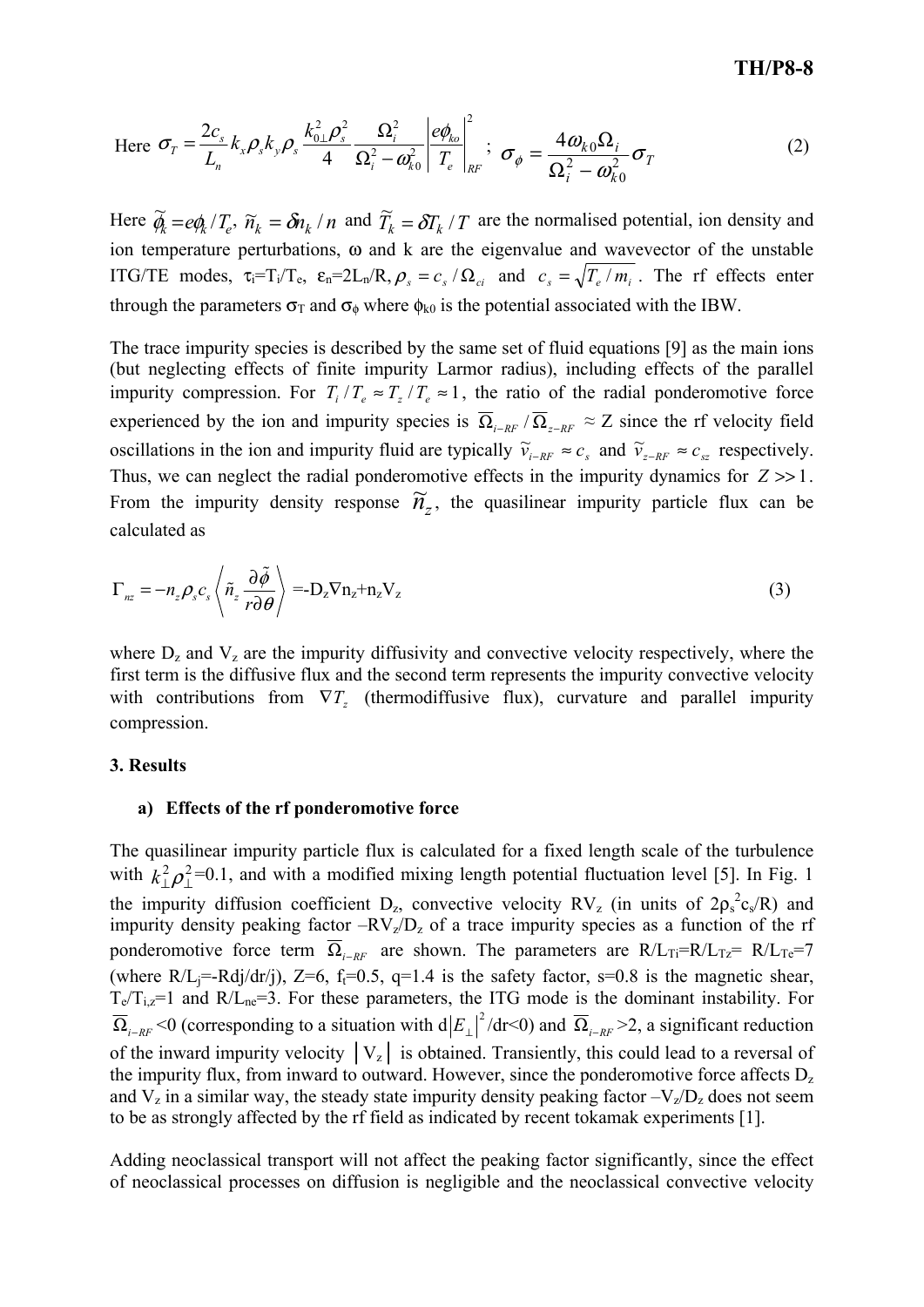(for the above parameters) is smaller than the turbulent one. For the parameters of Fig. 1, the inward neoclassical flow due to the ion density gradient is larger than the temperature screening induced by the ion temperature gradient, and therefore the total neoclassical flow is inward. Assuming large aspect ratio, circular cross section plasma, and JET-like parameters  $(n_e=5.10^{19} \text{ m}^3, T_i=T_z=10 \text{ keV}, n_z/n_e=0.01, r=0.5 \text{ m}, \text{ and } R=3 \text{ m}$ , the neoclassical diffusion constant  $D_z^{neo}$  and convective velocity  $V_z^{neo}$  defined as  $\Gamma_z^{neo} = -D_z^{neo} \nabla n_z + n_z V_z^{neo}$  are  $D_z^{\text{neo}}=0.002$  and  $RV_z^{\text{neo}}=0.34$  (in units of  $2\rho_s^2 c_s/R$ ). Here we have assumed that both the impurities and main ions are collisionless and used Eq.(14) of [9] to calculate  $\Gamma_z^{neo}$ .



Fig. 1. Trace impurity diffusion coefficient  $D_z$ , convective velocity RV<sub>z</sub> (in units of  $2p_s^2c_s/R$ ) and normalised impurity density peaking factor  $-RV<sub>z</sub>/D<sub>z</sub>$  as a function of the ICRF ponderomotive force term  $\overline{\Omega}_{i-RF}$  for an ITG mode dominated case.

Fig. 2 shows the impurity diffusion coefficient  $D_z$ , convective velocity  $RV_z$  and impurity density peaking factor –RV<sub>z</sub>/D<sub>z</sub> as a function of the rf ponderomotive force term  $\overline{\Omega}_{i-RF}$  for a TE mode dominated case. The other parameters are  $R/L_{Te} = 7$ ,  $R/L_{Tiz} = 0$ ,  $Z = 6$ ,  $f_t = 0.5$ ,  $q = 1.4$ , s=0.8,  $T_e/T_{i,z}=1$  and  $R/L_{ne}=3$ . As observed, the impurity peaking factor is smaller for the TE mode dominated case. This difference is mainly a result of the parallel impurity compression term which contributes to an outward impurity convective velocity for TE modes [12]. In this case, also the impurity peaking factor is slightly reduced in the presence of the rf field.

As in the ITG-dominated case, the neoclassical diffusion coefficient is negligibly small, but the neoclassical convective velocity can dominate over the anomalous convective velocity for large  $\overline{\Omega}_{i-RF}$ . Assuming the same JET-like parameters as in the previous case, the neoclassical convective velocity is now  $RV^{\text{neo}}_{z} = -0.67$  (in units of  $2\rho_s^2 c_s / R$ ). In this case the ion temperature gradient is zero, so the outward flow that would be induced by it is zero. The neoclassical flow is driven by the ion density gradient and it is inward.

The scalings of the impurity transport with normalised temperature- and density gradients, impurity charge Z and other plasma parameters are discussed in Refs. [9-10,12-13].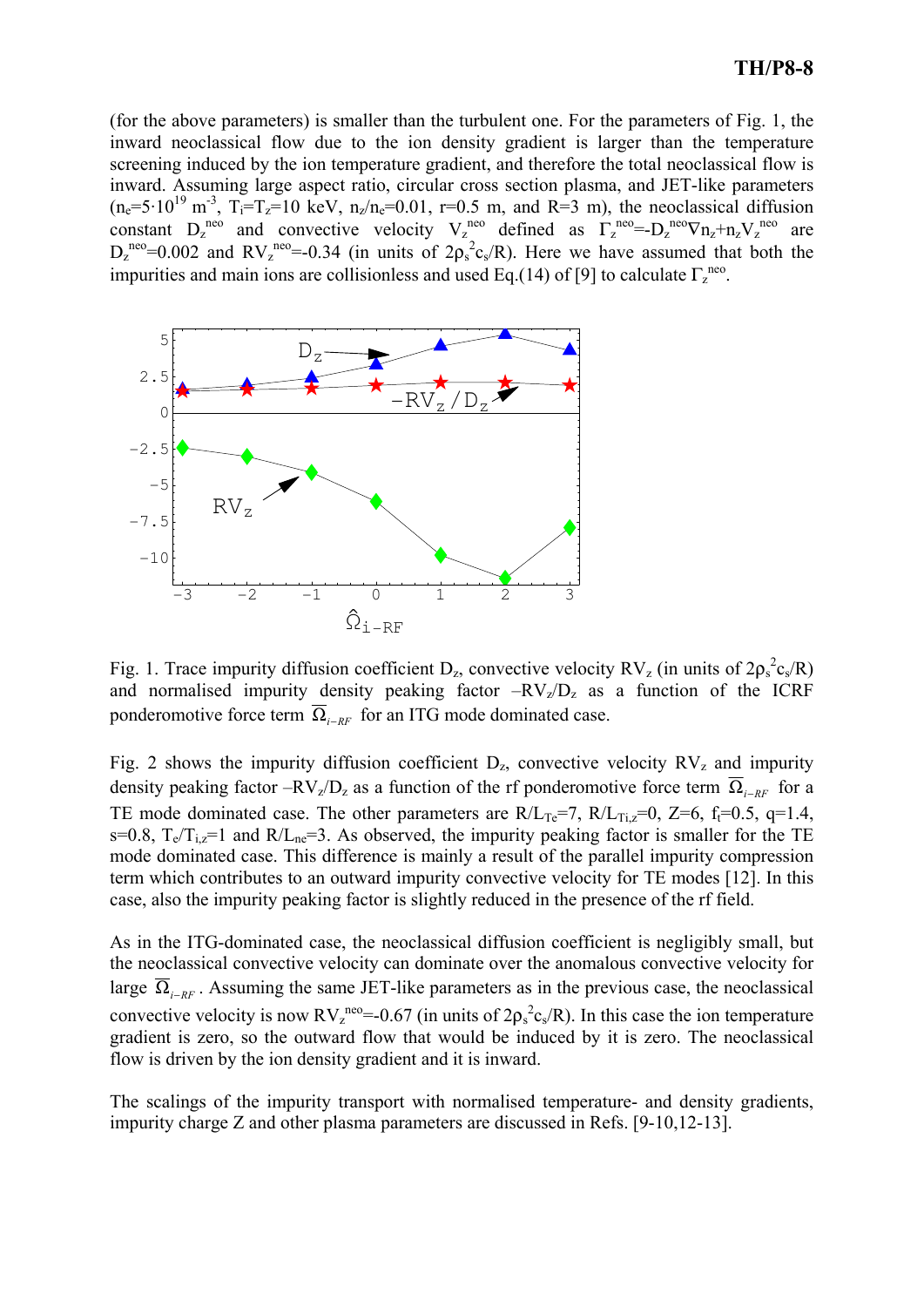# TH/P8-8



Fig. 2. Trace impurity diffusion coefficient  $D_z$ , impurity convective velocity  $RV_z$  (in units of  $2\rho_s^2 c_s/R$ ) and normalized impurity density peaking factor  $-RV_z/D_z$  as a function of the ICRF ponderomotive force term  $\overline{\Omega}_{i-RF}$  for a TE mode dominated case.

### b) Effects of the incoherent interaction of ITG modes with rf waves

The non-linear dispersion relation for ITG modes (Eq. 1) is solved for pure ITG modes (i.e, neglecting electron trapping) in the presence of an ICRF field with amplitude  $\phi_{k0}$ . The amplitude of the rf field enters the non-linear dispersion relation through the parameters  $\sigma_T$ and  $\sigma_{\phi}$  and we here assume that  $\sigma_{\overline{1}} = \sigma_{\phi} = \sigma$  where the parameter  $\sigma$  is varied as  $0 \le \sigma \le 1$ .

Fig. 3 shows the scaling of the impurity diffusion coefficient  $D_z$ , convective velocity  $RV_z$  and impurity density peaking factor  $-RV_z/D_z$  as a function of  $\sigma$  for f<sub>t</sub>=0 and with the other parameters as in Fig. 1 with  $R/L_{Ti}=7$ , Z=6, q=1.4, s=0.8,  $T_e/T_{i,z}=1$  and  $R/L_{ne}=3$ . The rf interaction results in a destabilisation of the ITG mode and an increase of both the impurity diffusivity and the inward impurity convective velocity. However, the impurity peaking factor is very weakly affected by the rf field, in line with the results obtained for the ponderomotive force.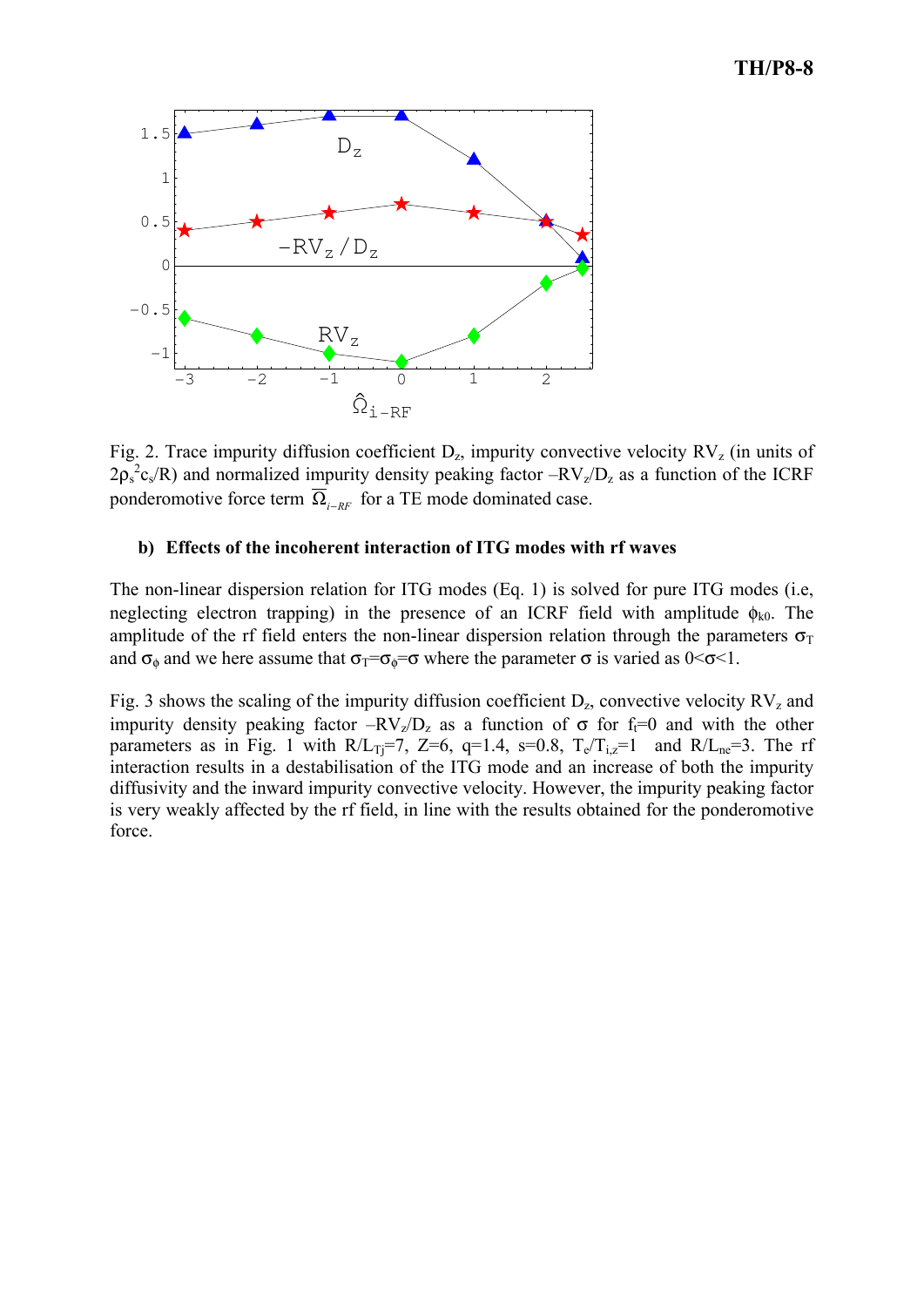# TH/P8-8



Fig. 3. Trace impurity diffusion coefficient  $D_z$ , impurity convective velocity  $RV_z$  (in units of  $2p_s^2c_s/R$ ) and normalized impurity density peaking factor  $-RV_z/D_z$  as a function of the ICRF interaction term  $\sigma$  for f<sub>t</sub>=0 and with the other parameters as in Fig. 1 with R/L<sub>Ti</sub>=7, Z=6, q=1.4, s=0.8,  $T_e/T_{1z}=1$  and  $R/L_{ne}=3$ .

### 4. Conclusions

In conclusion, we have studied trace impurity transport in tokamaks due to ITG/TE mode turbulence including two separate effects of an applied ICRF field, i.e. the ponderomotive force associated with the gradient of the rf field and an incoherent interaction between the rf source waves and ITG modes. The results show that the ITG/TEM eigenvalues and hence the trace impurity particle transport can be affected by the ICRF fields. The effect is expected to be strongest close to the rf resonance location and is seen for both ITG and TEM dominated plasmas. However, the impurity diffusivity and convective velocity are usually similarly affected by the rf fields and consequently the steady state impurity density peaking factor -  $\nabla$ n<sub>z</sub>/n<sub>z</sub> =-V<sub>z</sub>/D<sub>z</sub> is only weakly affected. The size of the anomalous convection is larger than the neoclassical for typical tokamak parameters, but if the anomalous convection is reduced by the rf-field, the neoclassical contribution may be dominant and this may modify the impurity density peaking factor.

### References

[1] CARRARO L., ANGIONI C., GIROUD C., et al., Proceedings of 34th EPS Conference on Controlled Fusion and Plasma Physics, Warszawa, Vol. 31 F (2007); GIROUD C., ANGIONI C., CARRARO L., et al., Proceedings of 34th EPS Conference on Controlled Fusion and Plasma Physics, Warszawa, Vol. 31 F (2007).

[2] PUIATTI M.E., VALISA M., MATTIOLI M., et al., Plasma Phys. Controlled Fusion 45 (2003) 2011.

[3] PUIATTI M.E., VALISA M., ANGIONI C., et al., Phys. Plasmas 13 (2006) 042501.

[4] DUX R., NEU R., PEETERS A.G., et al., Plasma Phys. Controlled Fusion 45, (2003) 1815.

[5] WEILAND J., "Collective modes in inhomogeneous plasma", (IOP Bristol, 2000).

[6] SEN A., KAW P.K., SUNDARAM A.K., Proc. of the 11th Conference on Plasma Physics and Controlled Nuclear Fusion, IAEA (1986).

[7] SINGH R., NORDMAN H., Nucl. Fusion 30 (1990) 2497.